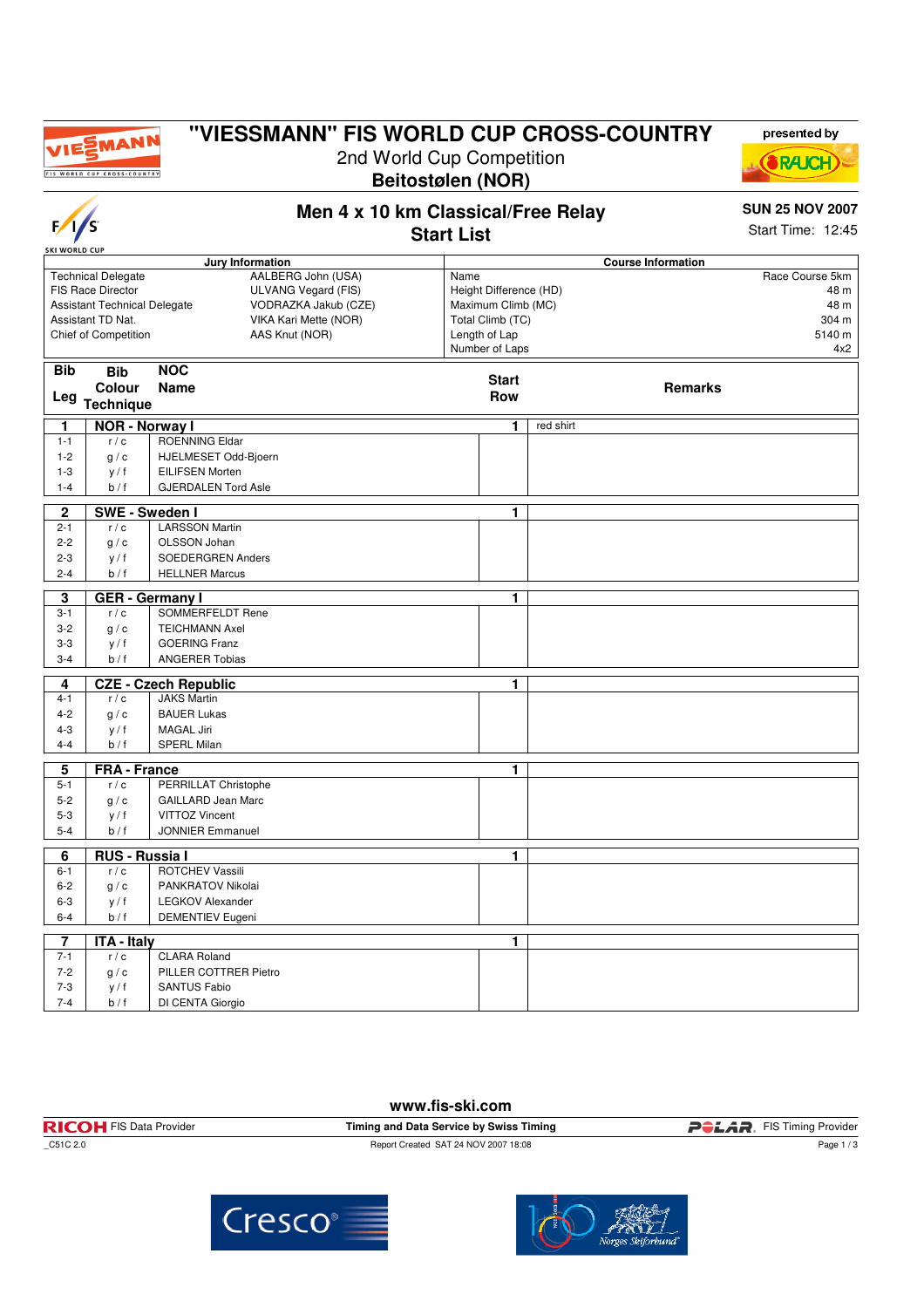

### **"VIESSMANN" FIS WORLD CUP CROSS-COUNTRY**

2nd World Cup Competition **Beitostølen (NOR)**

**Men 4 x 10 km Classical/Free Relay**



### **www.fis-ski.com**

| <b>RICOH</b> FIS Data Provider | Timing and Data Service by Swiss Timing | <b>POLAR</b> . FIS Timing Provider |
|--------------------------------|-----------------------------------------|------------------------------------|
| C51C 2.0                       | Report Created SAT 24 NOV 2007 18:08    | Page 2 / 3                         |







presented by

**SUN 25 NOV 2007**

Start Time: 12:45